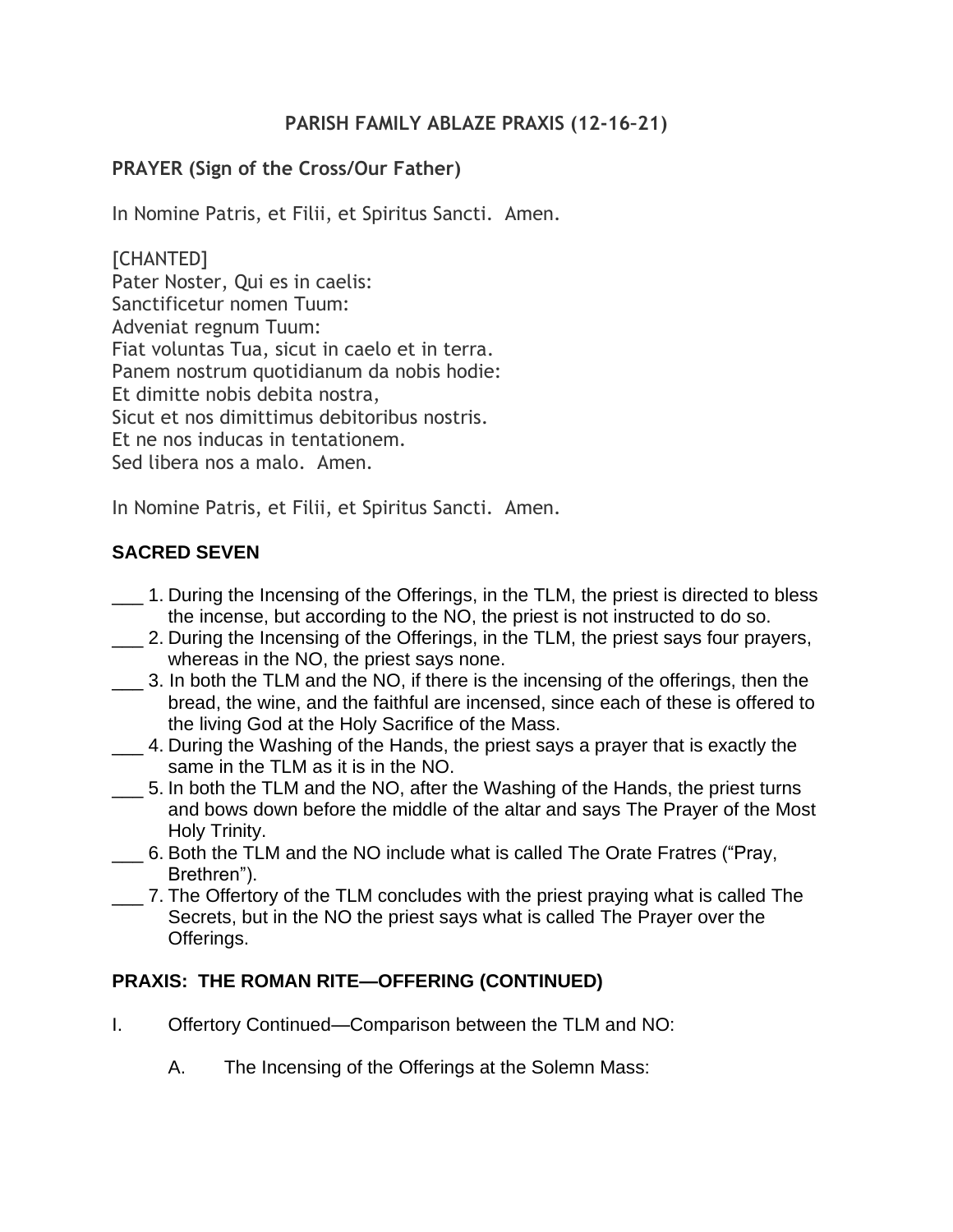TLM—Four Prayers

#### Blessing the Incense:

"By the intercession of blessed Michael the Archangel, who standeth at the right hand of the altar of incense, and of all His elect, may the Lord vouchsafe to bless this incense, and to receive it for an odor of sweetness. Through Christ our Lord. Amen."

#### Incensing the Bread and Wine

"May this incense, blessed by Thee, ascend before Thee, O Lord, and may Thy mercy descend upon us."

### Incensing the Altar

"Let my prayer be directed, O Lord, as incense in Thy sight, the lifting up of my hands as an evening sacrifice. Set a watch, O Lord, before my mouth: and a door round about my lips: that my heart may not incline to evil words: to make excuses in sins."

#### Incensing the Clergy and Others

"May the Lord enkindle in us the fire of His love and the flame of everlasting charity. Amen."

NO—No Prayers

B. The Washing of the Hands (Lavabo)

TLM—Psalm 25: 6-12—"I will wash my hands among the innocent, and will compass Thine altar, O Lord. That I may hear the voice of praise, and tell of all Thy wondrous works. I have loved, O Lord, the beauty of Thy house and the place where Thy glory dwelleth. Take not away my soul, O God, with the wicked: nor my life with men of blood. In whose hands are iniquities: their right hand is filled with gifts. But as for me, I have walked in my innocence; redeem me, and have mercy on me. My foot hath stood in the right way; in the churches I will bless Thee, O Lord. Glory be to the Father, and to the Son, and to the Holy Spirit, as it was in the beginning, is now and ever shall be, world without end. Amen."

NO—"Wash me, O Lord, from my iniquity and cleanse me from my sin."

C. The Prayer to the Most Holy Trinity

TLM—"Receive, O holy Trinity, this oblation offered up by us to Thee in memory of the Passion, Resurrection, and Ascension of our Lord Jesus Christ, and in honor of blessed Mary, ever a virgin, of blessed John the Baptist, of the holy Apostles Peter and Paul, of these, and of all the saints, that it may be available to their honor and to our salvation; and may they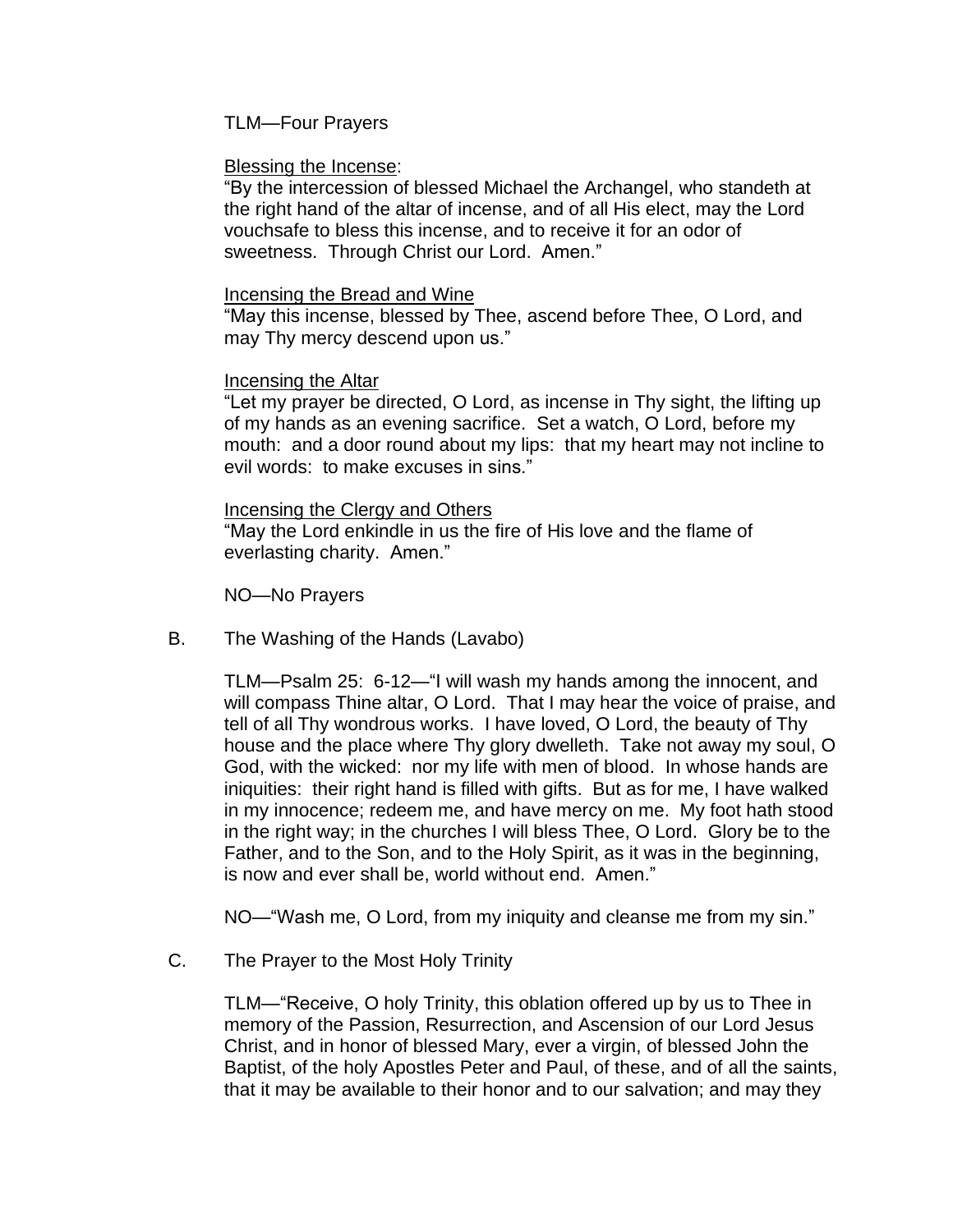whose memory we celebrate on earth vouchsafe to intercede for us in heaven. Through the same Christ our Lord. Amen."

NO—Omitted

D. The Orate Fratres ("Pray, Brethren")

TLM—Priest—"Brethren, pray that my sacrifice and yours may be wellpleasing to God the Father almighty." Servers—"May the Lord receive the sacrifice at thy hands, to the praise and glory of His Name, to our own benefit, and to that of all His Holy Church." Priest—"Amen."

NO—Priest—"Pray, brethren, that my sacrifice and yours may be acceptable to God, the almighty Father." Others—May the Lord accept the sacrifice at your hands for the praise and glory of His Name, for our good and the good of all His Holy Church."

E. Final Prayer of the Offertory:

TLM—The Secrets

NO—Prayer over the Offerings

II. "In the Eucharist the Sacrifice of Christ becomes also the sacrifice of the members of His Body. The lives of the faithful, their praise, their suffering, their prayers, their works, are united to those of Christ."

# **QUESTIONS**

- I. Do you think it is preferable for the priest to say the four prayers (TLM) during the Incensation or leave them out altogether (NO)? Explain your preference.
- II. Do you think it is preferable for the priest to pray Psalm 25: 6-12 (TLM) during the Lavabo, or the shorter prayer (NO)? Explain your preference.

## **MISSION**

- I. Morning Prayer—Include the "Signum Crucis," "Pater Noster" (chant it), and the "Gloria."
- II. Mid-Day Prayer—A particular examination of conscience with an Act of Contrition—Have I exercised the virtue of piety?
- III. Daily Mental Prayer—Conversing with Jesus
- IV. Nightly Examination of Conscience followed by the Confiteor: